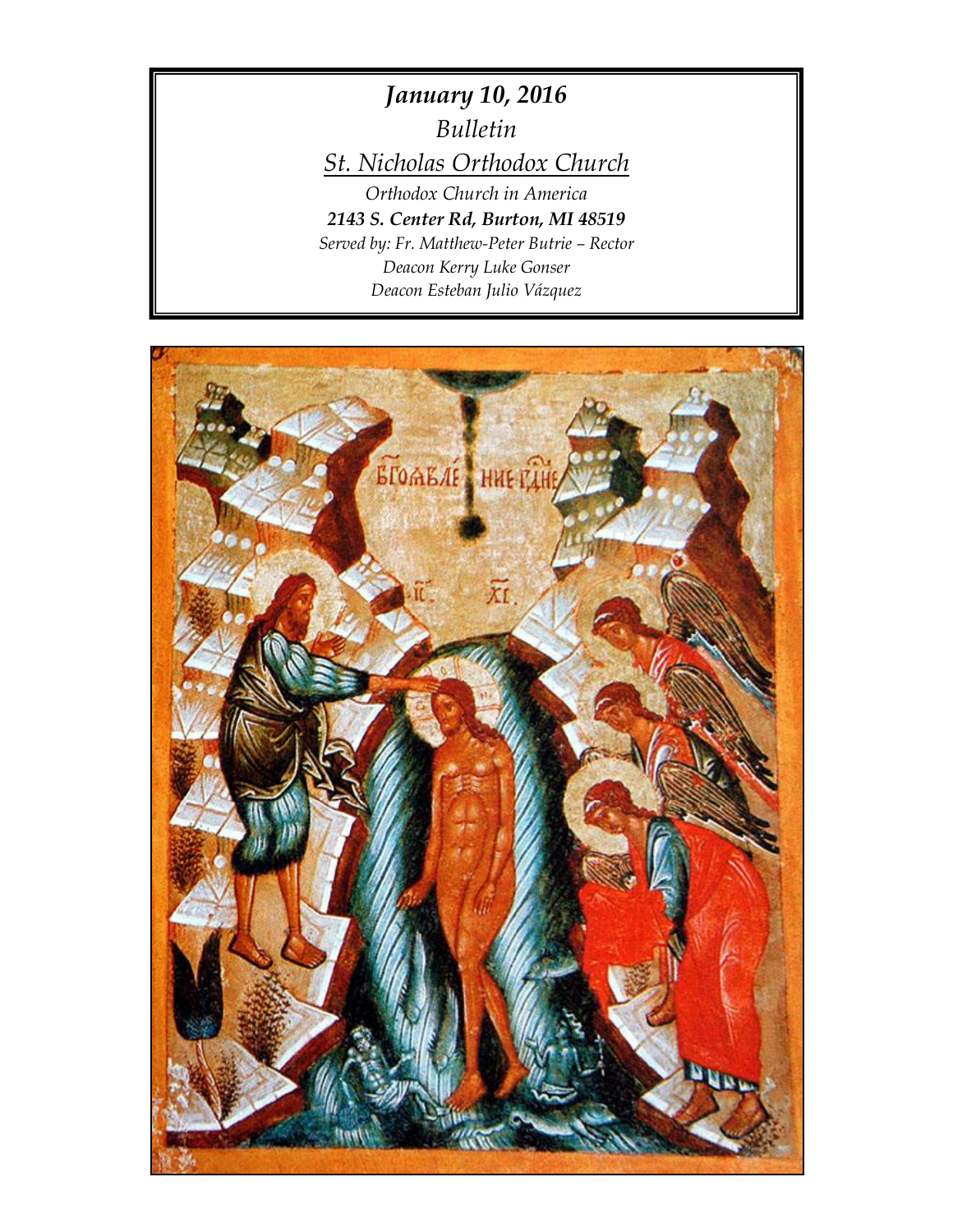**SUNDAY, JANUARY 10, 2016 32nd SUNDAY AFTER PENTECOST — Tone 7. Afterfeast of the Theophany. Sunday after Theophany. St. Gregory, Bishop of Nyssa (4th c.). St. Dometian, Bishop of Melitene (601). St. Marcian, Presbyter, of Constantinople (5th c.). Ven. Paul, Abbot of Obnora (Vologdá— 1429). Ven. Macarius, Abbot, of Pisma (14th c.). Bl. Theosebia the Deaconess, sister of Ss. Basil the Great and Gregory of Nyssa (385). Ven. Antipas the Athonite (1882). St. Theophan the Recluse, Bishop of Tambov (1894).** 

## **FIRST ANTIPHON**

When Israel went forth from Egypt, the house of Jacob from a people of strange language. **Through the prayers of the Theotokos, O Savior, save us!**

Judah became His sanctuary, Israel His dominion. **Through the prayers of the Theotokos, O Savior, save us!**

The sea looked and fled, Jordan turned back. **Through the prayers of the Theotokos, O Savior, save us!**

What ails you, O sea, that you flee? O Jordan, that you turn back? **Through the prayers of the Theotokos, O Savior, save us!**

Glory to the Father and to the Son and to the Holy Spirit, now and ever and unto ages of ages. Amen. **Through the prayers of the Theotokos, O Savior, save us!**

#### **SECOND ANTIPHON**

I love the Lord because He has heard the voice of my supplication. **O Son of God baptized in the Jordan, save us who sing to Thee: Alleluia!**

Because He inclined His ear to me, therefore I will call on Him as long as I live. **O Son of God baptized in the Jordan, save us who sing to Thee: Alleluia!**

The snares of death encompassed me; the pangs of hell laid hold on me. I suffered distress and anguish, then I called upon the name of the Lord.

## **O Son of God baptized in the Jordan, save us who sing to Thee: Alleluia!**

Gracious and righteous is the Lord, and our God is merciful. **O Son of God baptized in the Jordan, save us who sing to Thee: Alleluia!**

Glory to the Father and to the Son and to the Holy Spirit, now and ever and unto ages of ages. Amen. Only-begotten Son and immortal Word of God, Who for our salvation didst will to be incarnate of the holy Theotokos and ever-virgin Mary, Who without change became man and wast crucified, Who art one of the Holy Trinity, glorified with the Father and the Holy Spirit: O Christ our God, trampling down death by death, save us!

## **THIRD ANTIPHON**

## **O give thanks to the Lord, for He is good, for His mercy endures forever!**

**(Tone 1)** When Thou, O Lord, wast baptized in the Jordan, the worship of the Trinity was made manifest! For the voice of the Father bare witness to Thee, and called Thee His beloved Son! And the Spirit, in the form of a dove, confirmed the truthfulness of His word. O Christ our God, Who hast revealed Thyself and hast enlightened the world, glory to Thee!

#### **Let the house of Israel say: For He is good, for His mercy endures forever!**

When Thou, O Lord, wast baptized in the Jordan, the worship of the Trinity was made manifest! For the voice of the Father bare witness to Thee, and called Thee His beloved Son! And the Spirit, in the form of a dove, confirmed the truthfulness of His word. O Christ our God, Who hast revealed Thyself and hast enlightened the world, glory to Thee!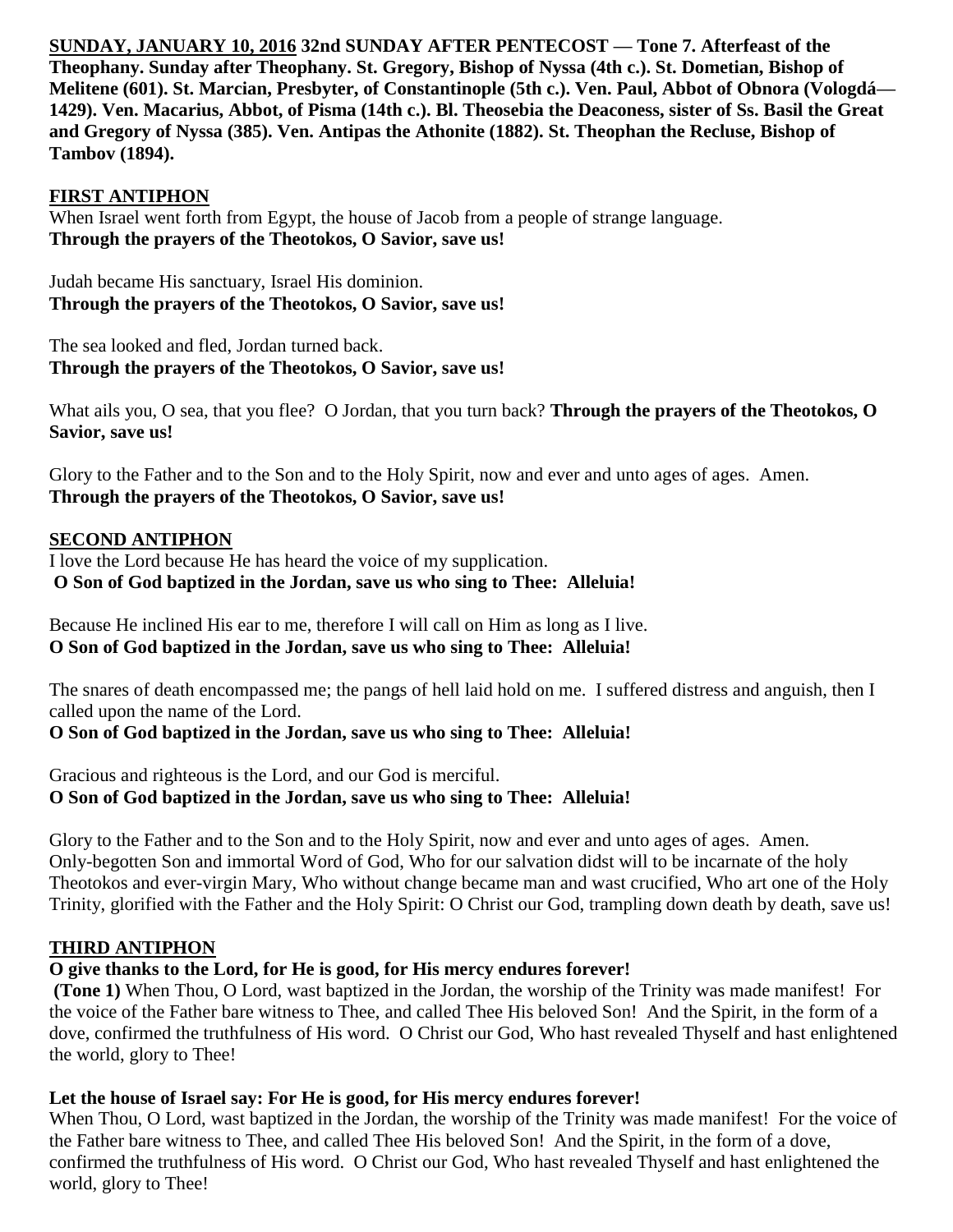# **Let the house of Aaron say: For He is good, for His mercy endures forever!**

When Thou, O Lord, wast baptized in the Jordan, the worship of the Trinity was made manifest! For the voice of the Father bare witness to Thee, and called Thee His beloved Son! And the Spirit, in the form of a dove, confirmed the truthfulness of His word. O Christ our God, Who hast revealed Thyself and hast enlightened the world, glory to Thee!

# **Let those who fear the Lord say: For He is good, for His mercy endures forever!**

When Thou, O Lord, wast baptized in the Jordan, the worship of the Trinity was made manifest! For the voice of the Father bare witness to Thee, and called Thee His beloved Son! And the Spirit, in the form of a dove, confirmed the truthfulness of His word. O Christ our God, Who hast revealed Thyself and hast enlightened the world, glory to Thee!

# **THE SMALL ENTRANCE**

*Deacon:* Wisdom! Let us attend! *Choir:* Come, let us worship and fall down before Christ...

# **TROPARIA**

**(Tone 7)** By Thy Cross, Thou didst destroy death! To the thief, Thou didst open Paradise! For the myrrhbearers, Thou didst change weeping into joy! And Thou didst command Thy disciples, O Christ God, to proclaim that Thou art risen, granting the world great mercy!

**(Tone 1)** When Thou, O Lord, wast baptized in the Jordan, the worship of the Trinity was made manifest! For the voice of the Father bare witness to Thee, and called Thee His beloved Son! And the Spirit, in the form of a dove, confirmed the truthfulness of His word. O Christ our God, Who hast revealed Thyself and hast enlightened the world, glory to Thee!

**(Tone 4)** In truth you were revealed to your flock as a rule of faith, a model of meekness, and teacher of abstinence, so you won the heights by humility, and riches by poverty, O Holy Father Nicholas, intercede with Christ God to save our souls.

# **KONTAKION**

**(Tone 4)** Today Thou hast appeared to the universe, and Thy light, O Lord, hast shone on us, who with understanding praise Thee: Thou hast come and revealed Thyself, O Light Unapproachable!

## *The Prokeimenon in the First Tone:* **Let Thy mercy, O Lord, be upon us / as we have set our hope on Thee.** *v.* **Rejoice in the Lord, O ye righteous! Praise befits the just!**

## **THE READING FROM THE EPISTLE OF THE HOLY APOSTLE PAUL TO THE EPHESIANS (4:7- 13)**

*Brethren:* Grace was given to each of us according to the measure of Christ's gift. Therefore it is said, "When he ascended on high he led a host of captives, and he gave gifts to men." (In saying, "He ascended," what does it mean but that he had also descended into the lower parts of the earth? He who descended is he who also ascended far above all the heavens, that he might fill all things.) And his gifts were that some should be apostles, some prophets, some evangelists, some pastors and teachers, to equip the saints for the work of ministry, for building up the body of Christ, until we all attain to the unity of the faith and of the knowledge of the Son of God, to mature manhood, to the measure of the stature of the fulness of Christ.

## *Alleluia, Tone 5*

- *v.* **I will sing of Thy mercies, O Lord, forever; with my mouth I will proclaim Thy truth from generation to generation.**
- *v.* **For Thou hast said: Mercy will be established forever; Thy truth will be prepared in the heavens.**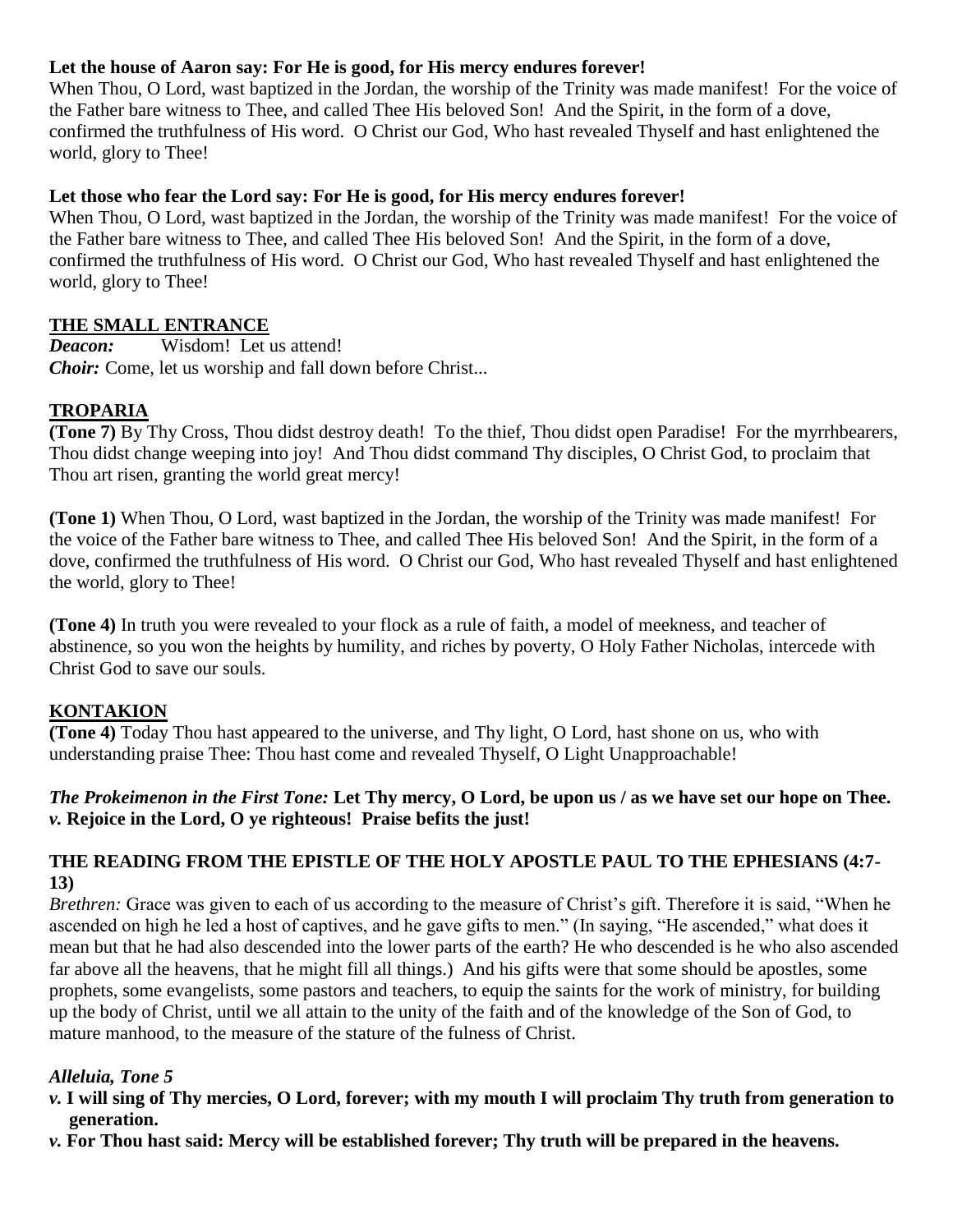**THE HOLY GOSPEL ACCORDING TO SAINT MATTHEW (4:12-17)** At that time when Jesus heard that John had been arrested, he withdrew into Galilee; and leaving Nazareth he went and dwelt in Caper'na-um by the sea, in the territory of Zeb'ulun and Naph'tali, that what was spoken by the prophet Isaiah might be fulfilled: "The land of Zeb'ulun and the land of Naph'tali, toward the sea, across the Jordan, Galilee of the Gentiles -- the people who sat in darkness have seen a great light, and for those who sat in the region and shadow of death light has dawned." From that time Jesus began to preach, saying, "Repent, for the kingdom of heaven is at hand."

## **COMMUNION HYMN**

Praise the Lord from the heavens! Praise Him in the highest! Alleluia! Alleluia! Alleluia!

## **THE OUTDOOR BLESSING OF WATER WILL TAKE PLACE AT THE CONCLUSION OF THE DIVINE LITURGY.**

#### **EVERYONE, PLEASE JOIN US FOR OUR ANNUAL EPIPHANY BANQUET FOLLOWING THE BLESSING OF WATER.**

#### **PARISH HEALTH INVENTORY (continued from last week)**

**5. Authentic Community: Atmosphere of love and honest fellowship, entry and incorporation of new members, connectedness to larger Church, appropriate facilities.** Enabled by an ability to dialogue openly, healthy parishes work hard to establish a culture in which their identity as Orthodox Christians is lived out in such a manner that anyone who enters can see the hallmarks of Christian community: love, selfless giving, mutual encouragement, forgiveness, kindness, patience, hospitality and compassion. Christ can be recognized in their midst. People linger, smile and laugh. Healthy parishes think through ways to assimilate new members; that is, they "make room" for others. They see themselves not as independent congregations, but as interdependent with other Orthodox Christian communities.

## **6. Christian Formation: Spirituality, education, financial generosity.**

Supported by an appropriately comprehensive parish-wide education effort, vibrant parish communities develop a commitment to life-long learning and personal spiritual growth and change. Educational efforts are informational, formational and transformational—incorporating self-study, experience events and mentoring in addition to books and classes. There is a clear focus on understanding and living Orthodox spirituality—life in the Holy Spirit. Stewardship is taught in the particular context of gratitude and generosity and love of neighbor.

## **7. Active Service: Discernment of gifts, effective ministries.**

Clergy offer consistent endorsement to members as they discern how they can best contribute to the community. Members are regularly and actively encouraged to discover their gifts and to use them for the glory of God. An appropriate set of internally and externally focused ministries provides ample opportunity for people to put their gifts and talents to work.

#### **8. Spreading the Gospel: Parish evangelization atmosphere, personal evangelization practice, sensitivity to spiritual needs of others, external communication.**

Healthy parishes do not see themselves as "closed" communities—coveting the Good News as "our little secret" delivered to "our people." They consistently work to shine their light in the community in which they exist with an evangelistic intent not primarily centered on numerical growth, but rather on the desire to bring others to Christ. The parish does not want to get everything "right on the inside" *before* reaching out, but consistently works to make things right on the inside *while* reaching out.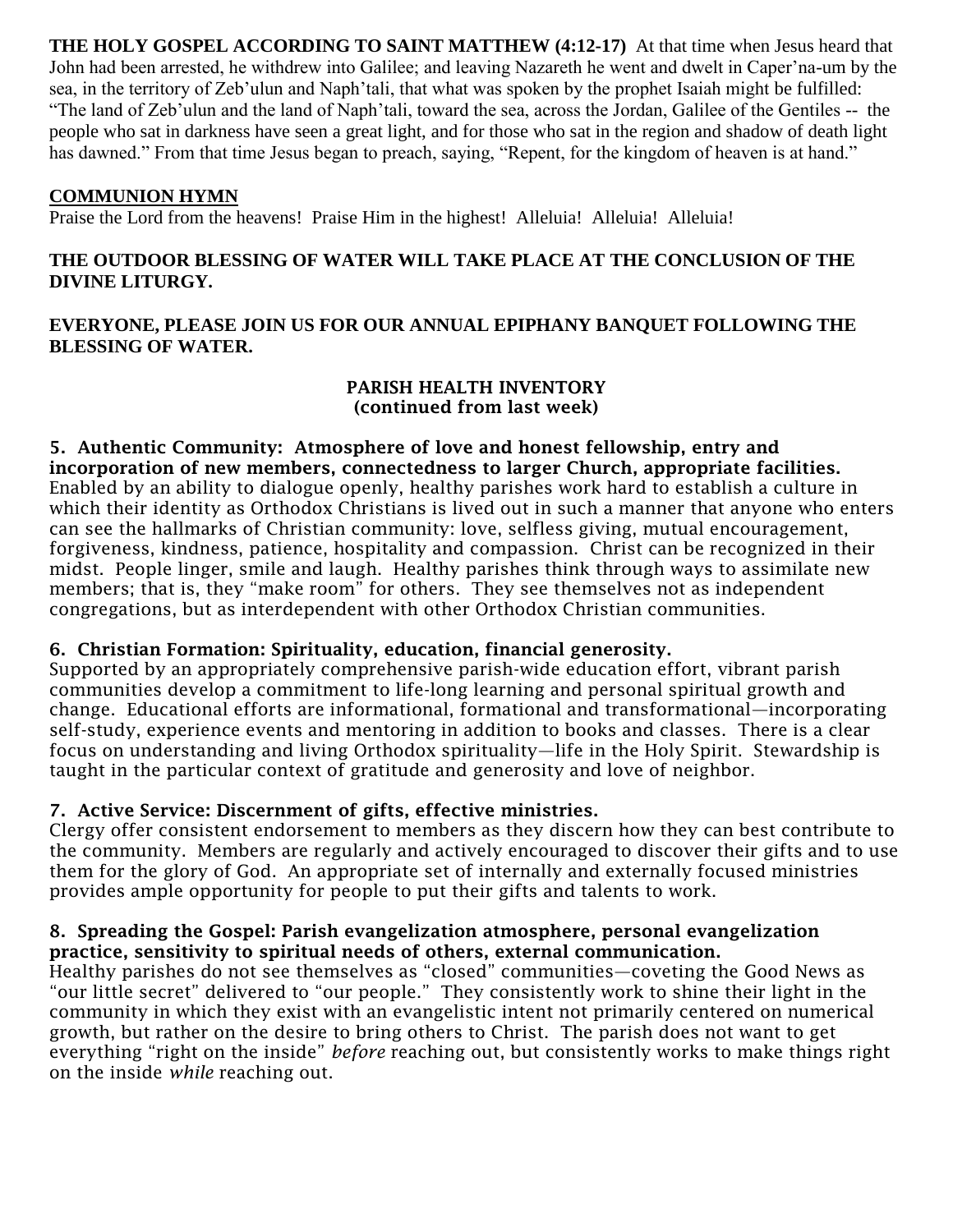# တန္ကြီးစ တန္ကြီးစ တန္ကြီးစ တန္ကြီးစ တန္ကြီးစ တန္ကြီးစ တန္ကြီးစ တန္ကြီးစ တန္ကြီးစ တန္ကြီးစ

#### **CANDLE INTENTIONS FOR THE HEALTH AND BLESSINGS OF**

| Fr. Joe, Fr. Moses, Fr. Lavrenty, Deacon Anthony, Aaron, John, Gloria, Laurie, |  |
|--------------------------------------------------------------------------------|--|
| Anne, Anna, Walt & Zina, Dorothy, Jeanette, Reggie, Stojan & Mira, Bosa,       |  |
| Joseph, Helen, Ted & Marlene, Fr. David, Gladys, my family & friends at        |  |
|                                                                                |  |
| <b>ETERNAL LIGHT</b>                                                           |  |
|                                                                                |  |
|                                                                                |  |

#### **CANDLE INTENTIONS FOR ALL THOSE IN BLESSED REPOSE**

Joe Gonser-15yrs Blessed Repose, John "Jack" Skolnik, Tony Branoff-Memory Eternal... Adams Family **ETERNAL LIGHT** Vasiliy, Galina, Vitaliy, Alla Irina Sivergina

ခရွိက ခရွိက ခရွိက ခရွိက အိုင်း အိုင်း ခရွိက ခရွိက ခရွိက ခရွိက ခရွိက ခရွိက ခရွိက ခရွိက ခရွိက ခရွိက

Welcome all of our friends and visitors to St. Nicholas! Please join us for our traditional Theophany Banquet. Welcome to our Father and Bishop Alexander! We rejoice to have you here with us today. **THEOPHANY BANQUET** will be held following the Divine Liturgy. The menu will consist of Lamb or Rice, Vegetables, Bread & Butter, Salad, Dessert and Drinks. Adults \$12, children 12 and under \$6.

**100th ANNIVERSARY PILGRIM ICON** The is a sign-up sheet in the narthex for parishioners to take the icon to their homes a week at a time. There is a special carrying case for the icon and a card with prayers you can offer before the image of the Mother of God.

**THEOPHANY HOUSE BLESSINGS** have begun. If you would like Fr. Matthew to bless your home, return a completed Theophany House Blessings form to the parish office. The forms were included in the January bulletin, extras are also available at the candle stand.

**100TH ANNIVERSARY COMMITTEE** will meet on Tuesday, January 12 at 5:45 pm in the parish hall.

**PARISH COUNCIL** will meet on Tuesday, January 12 at 6:45 pm. All members must attend this meeting. Please remember to pick up your packets before leaving today. They are on the table in front of Debbie's office.

## **CHARITY MINISTRIES**

**HOPE IN A BOX** is collecting Toilet Paper for January. Place the items in the Blue Box in the hall. Catholic Charities Community Closet will distribute the items.

**FOOD DRIVE** Place non-perishable food items in the other blue box in the hall.

## **NORTH END SOUP KITCHEN We next serve Thursday, February 4 from 9 am to 1 pm.**

**ST. CATHERINE'S DINNER OUT** will be held on Tuesday, January 19 at Italia Gardens in Davison at 6:30 pm. All of the ladies of the parish are invited to join us. Please see Stephanie Stikovich or Lucy Hogg to make your reservation.